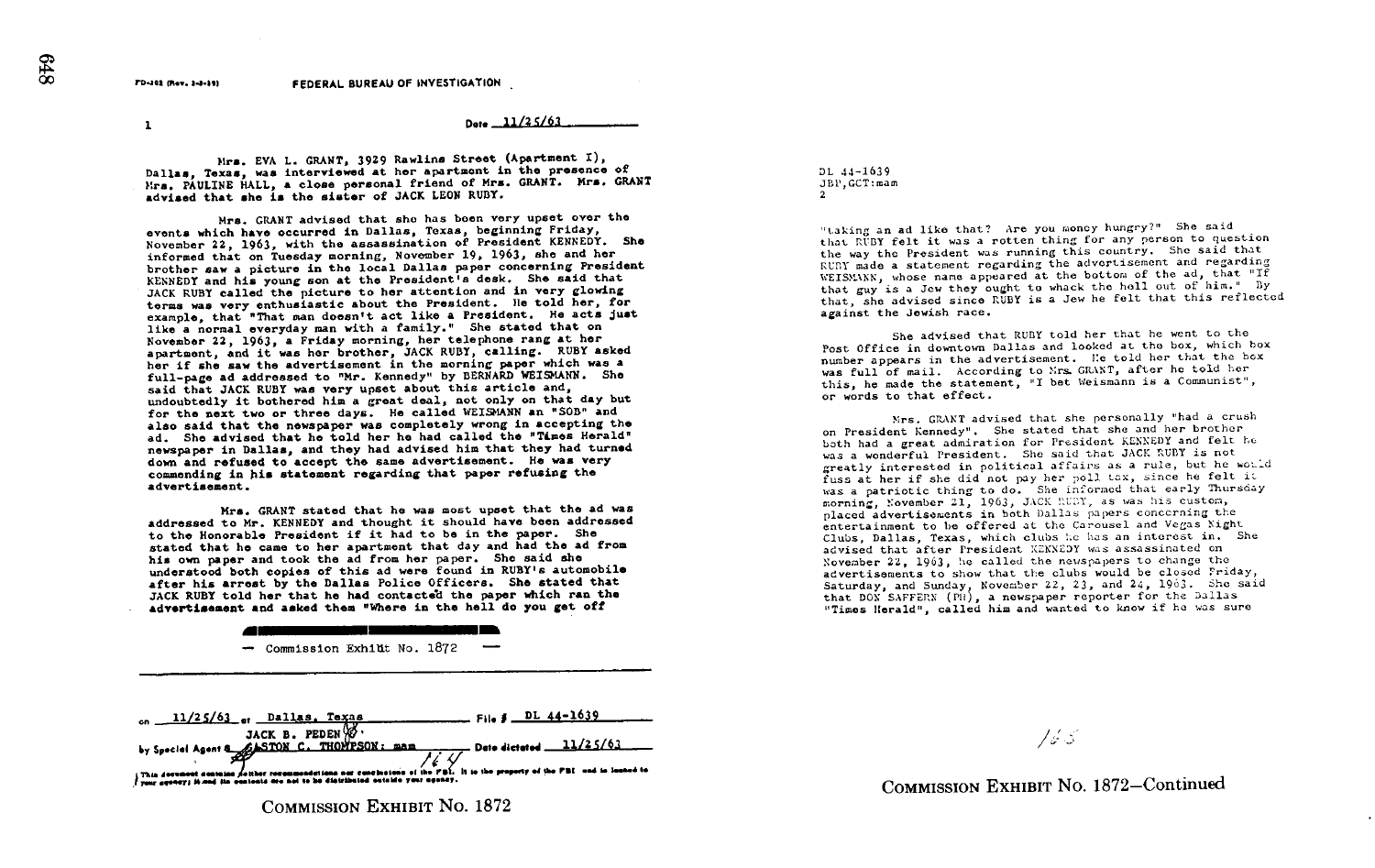DI, 44-1639 JEP, GCT:mam 3

lie was not going tooperate those clubs on any of those three days. He pointed out that some of the other clubs apparently were not going to be closed for even one night. When RUBY heard that the other clubs were not going to be closed, he became quite upset and asked DON how anyone with any kind of conscience could dance and have a good time after the President had been killed. He ended up by telling DON that he did not care what anyone else did, that he was going to close for those three days.

Mrs. GRANT displayed a page from the Dallas "Morning News-', dated Saturday, November 23, 1963, in Section 1, Page 19, containing <sup>a</sup> one-column ad, approximately four inches in length, stating the Carousel Club on Main Street, Dallas, would be closed "Friday, Saturday, and Sunday".

President's assassination, November 22, 1963, JACK RUBY GRANT recalled that on the day of the telephoned her at least eight times and made three personal visits to her apartment. She said that he was most upset over the assassination of the President and described OSWALD as a the assassination of the President and described OSWALD as a<br>"creep" and said, "He has no class." She said that the phrase<br>"He has no class." He has no class." SHE "Ile has no class." She said that the phrase<br>"Ile has no class" was a phrase which RUBY used to indicate his complete dislike for a person.

Mrs. GRANT informed that her father passed away several years ago. She said that on Friday when JACK RUBY was in her apartment they had discussed both the death of her father and the assassination of President KENNEDY. She advised both she and her brother, JACK, stated that they were more upset over the assassination of President KENNEDY than they were over the death of their own father. She pointed

DL 44-1639 JBP, GCT:mam 4

out that when their father died, JACK RUBY seemed well composed and displayed very little outward emotion. She said, however, that on Friday afternoon, November 22, 1963, following the President's assassination, he was terribly upset. She also pointed out that on Saturday morning, when JACK RUBY was at her apartment, he cried very noticeably about the President's assassination. She stated that he discussed sending flowers to the place near the spot where the President was assassinated, and she feels sure that he did hae flowers delivered to that spot.

Mrs. CRANT informed that JACK RUBY was in her apartment on November 22, 1963, from approximately 5:30 PM until approximately  $7:15$  IM, and then he dressed and went to the synagogue for prayer.

She stated that on Saturday morning he told her that he "bummed around with" a person whose first name is LARRY, an employee of the Carousel Club, all night Friday night. On Saturday morning he and LARRY drove out to a point on the North Central Expressway in Dallas, Texas, where there is a large billboard sign to the effect "Impeach Earl Warren" or some similar phraseology. He advised that he had shown LARRY how to take the picture, and LARRY had taken the picture of this sign. In connection with this sign, she stated that it has been situated there for some period of time, and that it has constantly bothered and annoyed RUBY. She stated that he did not like the sign and on numerous occasions had mentioned the sign to hor.

Mrs. GRANT informed that on Saturday, November 23, 1963, RUBY called STANLEY KAUFMAN, a Dallas attorney, and

 $\rightarrow$  756

COMMISSION EXHIBIT No. 1872-Continued

is d

## COMMISSION EXHIBIT No. 1872-Continued